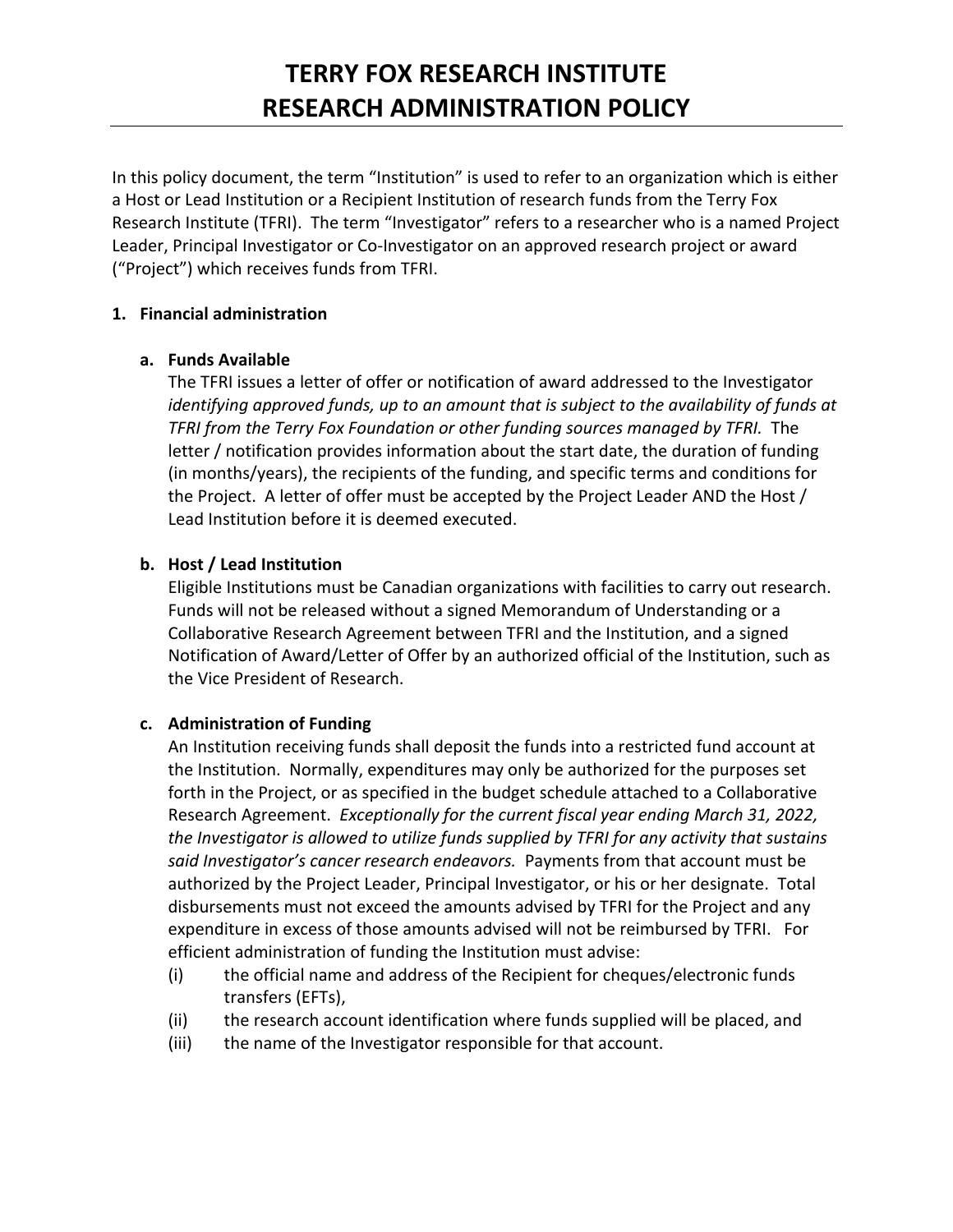#### **d. Frequency of Payments**

Funds are provided quarterly in advance in January, April, July, and October. For specific projects / programs, TFRI may require quarterly draw requests, or invoices for payments to be made in arrears from the Institution.

### **e. Where funds are sent**

The Project Leader may elect to receive all the funds for a project at his/her Institution. In doing so, his/her Institution assumes full responsibility for all financial reporting at its own cost, including for funds then sent to a third party identified in the approved budget. Funds supplied and expensed by third parties must also be identified in all financial reporting.

### **f. Unused Funds**

An Institution will return to TFRI all unexpended or unencumbered balances at the termination or end date of the Project. Expenditures incurred after the end date will not be accepted. Such re‐payment of unused funds shall be made with 60 days of the end date of the Project.

#### **2. Actions Requiring Prior Permission of TFRI**

#### **a. Budgetary Changes**

Any budget change greater than 10% of the annual budget of a New Investigator Award or greater than 5% of the annual budget of a larger program or project will require prior written permission from TFRI. The Project Leader or Executive Committee for a Project must notify TFRI in writing with reasons if a decision is made for a budget amendment within the Project's scope and within the amount of the remaining funds.

### **b. No Cost Extension after the termination date**

Renewing Projects will not be able to apply for a no cost extension. However, non‐ renewing Projects may submit a proposal for a no cost extension, which will require written approval from TFRI. The proposal should be made at least six months prior to the end of the Project, and must include a scientific rationale for the extension, the current balance of funds available and the estimated balance of funds available at the end date, and a description and costs of the work to be performed. Approval shall be in writing and will provide a new termination date. If a no cost extension is not granted, all remaining funds at the termination date must be returned to TFRI as outlined in Section 1f.

#### **c. Change of Institution**

If an Investigator leaves an Institution receiving funding for a Project, the Project is normally terminated. A request will be considered to transfer the full responsibility for the Project to another Investigator based on its merits. If an Investigator moves to another eligible Institution, she may request to have the unspent portion of the Project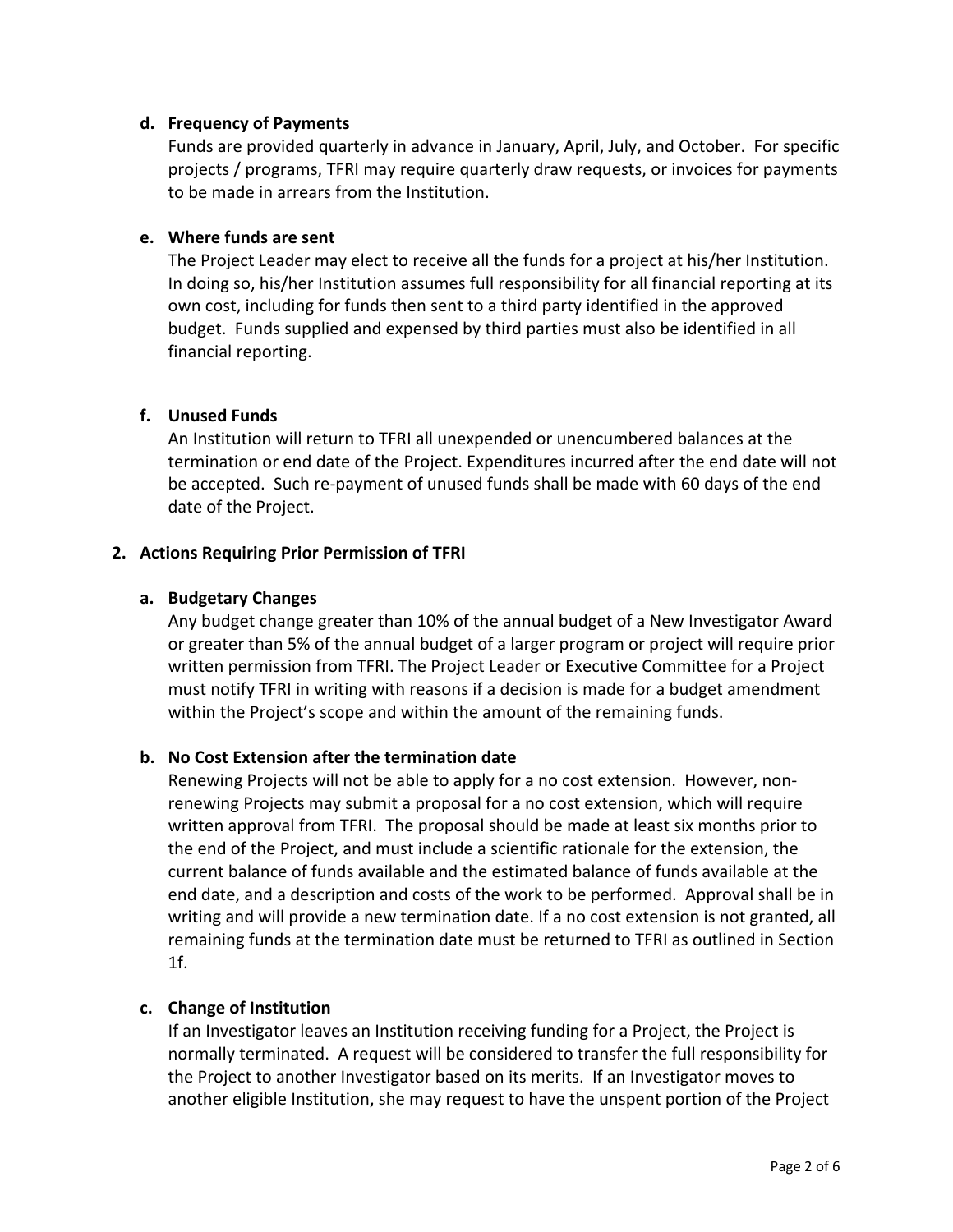allocated to the new Institution. If approval is given, it will be necessary to provide a final financial statement from the old Institution before the unspent balance is transferred to the new Institution. In addition, new certificates will be required from the Animal Care Committee, the Ethics Review Committee and/or the Biohazards Committee of the new Institution, as applicable.

### **d. Sabbaticals**

Any request to retain support for a Project during a sabbatical must be accompanied by official verification that the sabbatical is approved by the Host Institution and the Institution hosting the Investigator. The Investigator must include in his/her written request: (1) the dates and location of the sabbatical, (2) a short summary of the research to be conducted, (3) the arrangements made for maintaining and supervising the Project, and (4) the names and co-ordinates of individuals (scientific and financial) who will be responsible for Host-Institution sign-offs during the period of the sabbatical. No Project funds may be spent outside of Canada, with the exception of the purchase of research goods and services required for the Project.

### **3. Project Reporting**

### **a. TFRI Policies**

All TFRI policies are to be observed, including but not limited to the Conflict of Interest Policy and the Commercialization Policy. Current policies are to be found at www.tfri.ca. Separate policies will be published for the Marathon of Hope Cancer Centres Network and the Digital Health and Discovery Platform.

### **b. Disclosure**

Investigators and co‐investigators are required to make a full disclosure of any financial interest they, or a close family member, has in a commercial venture whose business activities are related to the subject matter of the Project. Investigators are required to declare the nature of all overlapping funding as TFRI funding is provided specifically to support unique and distinct components of an approved Project.

### **c. Research Reporting**

Research reports must be submitted for the duration of a Project by the Investigator every six months, or in accordance with the Notification of Award / Letter of Offer. A template for such reports is provided at www.tfri.ca. This progress report provides TFRI with details of progress, future work plans and research impacts. All research reports must be submitted no later than 60 days after the end date for the period being reported. Investigators are asked to send TFRI links to, or copies of, peer‐reviewed publications directly arising out of TFRI funding. TFRI is interested to receive such publications which may then be shared in TFRI's Links e‐newsletter.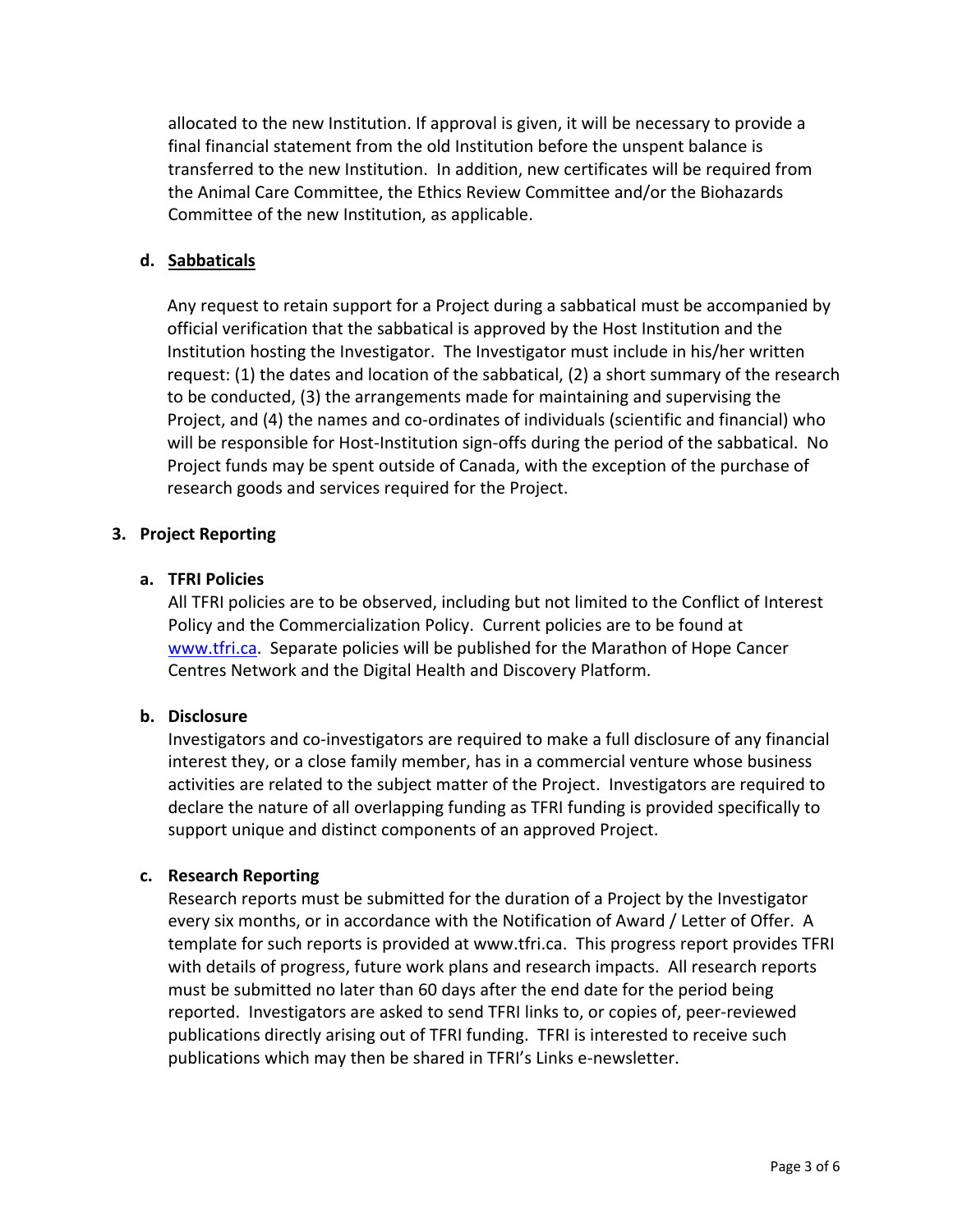### **d. Annual Metrics Reporting**

At the end of each calendar year, an Annual Metrics report is required that itemizes all publications, presentations and posters published that year, lists all staff and trainees, identifies leveraged funding, intellectual property and commercialization, etc., during the period of the report. A final Metrics report must be submitted at the end of the Project to summarize the overall numbers from the entire duration of the Project.

### **e. Post Project Update**

The Investigator will be prompted to provide a post‐grant update eighteen months after the end date of the Project, as impacts of research occur beyond the end of a project. The update will capture publications, status of trainees, etc.

### **4. Statement of Cash Receipts and Disbursements**

The Institution is required to submit a statement of cash receipts and disbursements. It must be submitted within 60 days of the end of every fiscal quarter in accordance with the Notification of Award / Letter of Offer.

### **f. Failure to submit Research or Financial Reports**

After a reminder to provide timely reports, continued failure to report on a timely basis will result in deferment of future funding disbursements, and may lead to termination of the Project.

### **5. Eligible Expenditures**

Eligible expenditures are identified in approved budgets for a Project. The following costs are eligible or ineligible:

### **Eligible**

- a. Research & clinical study salaries and benefits
- b. Cost of a Project Manager
- c. Consumables including laboratory supplies, purchased services, animals and housing costs, per patient costs and small equipment (under \$5,000)
- d. Travel, meetings and administrative costs only as specified in the approved budget. Travel funds are to include costs to attend the TFRI Annual Scientific Meeting.

### **Ineligible**

- e. Remuneration for Principal Investigators
- f. Major equipment over \$10,000 not included in the approved budget
- g. Academic fees for students
- h. Cost of a financial administrator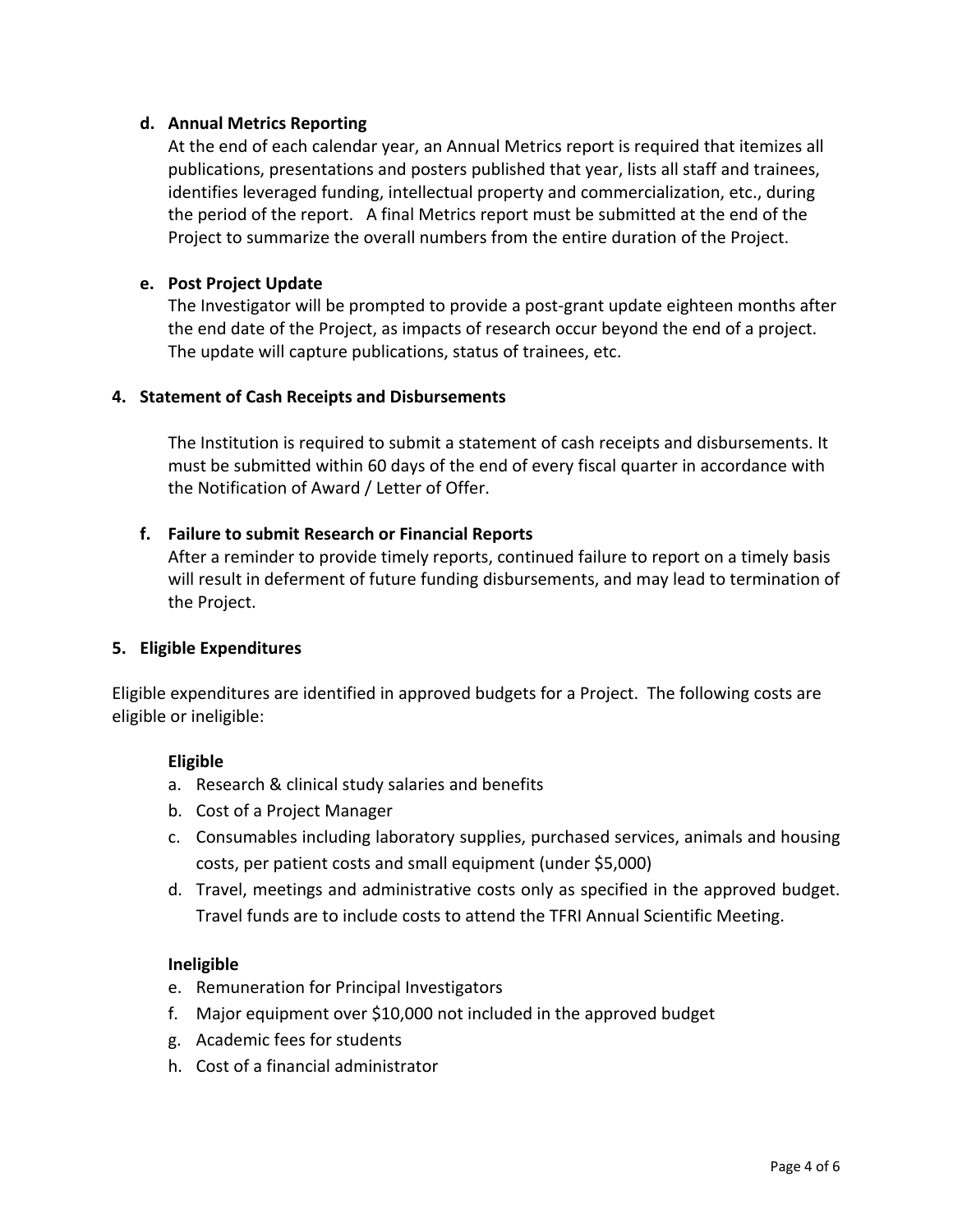- i. Overhead or infrastructure charges (i.e., building maintenance, rent, insurance, computer network charges, patenting costs, etc)
- j. Laboratory and office furniture
- k. Entertainment or hospitality costs
- l. Membership fees
- m. Activities by researchers not part of the Project.

If in doubt, ask TFRI about specific expenses before these are incurred.

#### **6. General Provisions**

#### **a. Applicability of the Research Administration Policy**

In the case of conflict between these policies and those in the individual grant agreements, the terms of the grant agreements will take precedence.

### **b. Certifications**

An Institution must ensure that any approvals or certificates required to conduct the research funded by TFRI is in compliance with all applicable law, regulation, and Institutional policy prior to expenditure of applicable funds. The Institution is responsible to ensure such approvals and certificates are current for the duration of the Project.

### **c. Title to Equipment**

Title to all equipment purchased is vested in the Institution at which the equipment is placed, and it is the responsibility of that Institution to ensure that there is adequate and appropriate insurance coverage. However, while ownership is vested in the Institution, TFRI reserves the right to enter into discussions concerning the ultimate disposition of such equipment in the event of program or Project changes.

#### **d. Acknowledgement of Funding**

Recipients of funding are expected to acknowledge the support of TFRI in all scientific communications and media releases related to the Project. Investigators are expected to comply with TFRI's Visual Identity Guidelines to be found at www.tfri.ca.

 Example: "This research was supported by a Terry Fox Research Institute Program Projects Grant to B. Smith and C. Jones at the University of Toronto (TFRI Project #1011).

### **e. Publicity**

The Institution shall provide reasonable notice to TFRI of proposed publicity arising out of work funded by TFRI. The Institution is required to obtain written permission of TFRI before it uses TFRI's name or logo in publicity. Such requests must be sent to TFRI's Chief Communications Officer at kcurwin@tfri.ca